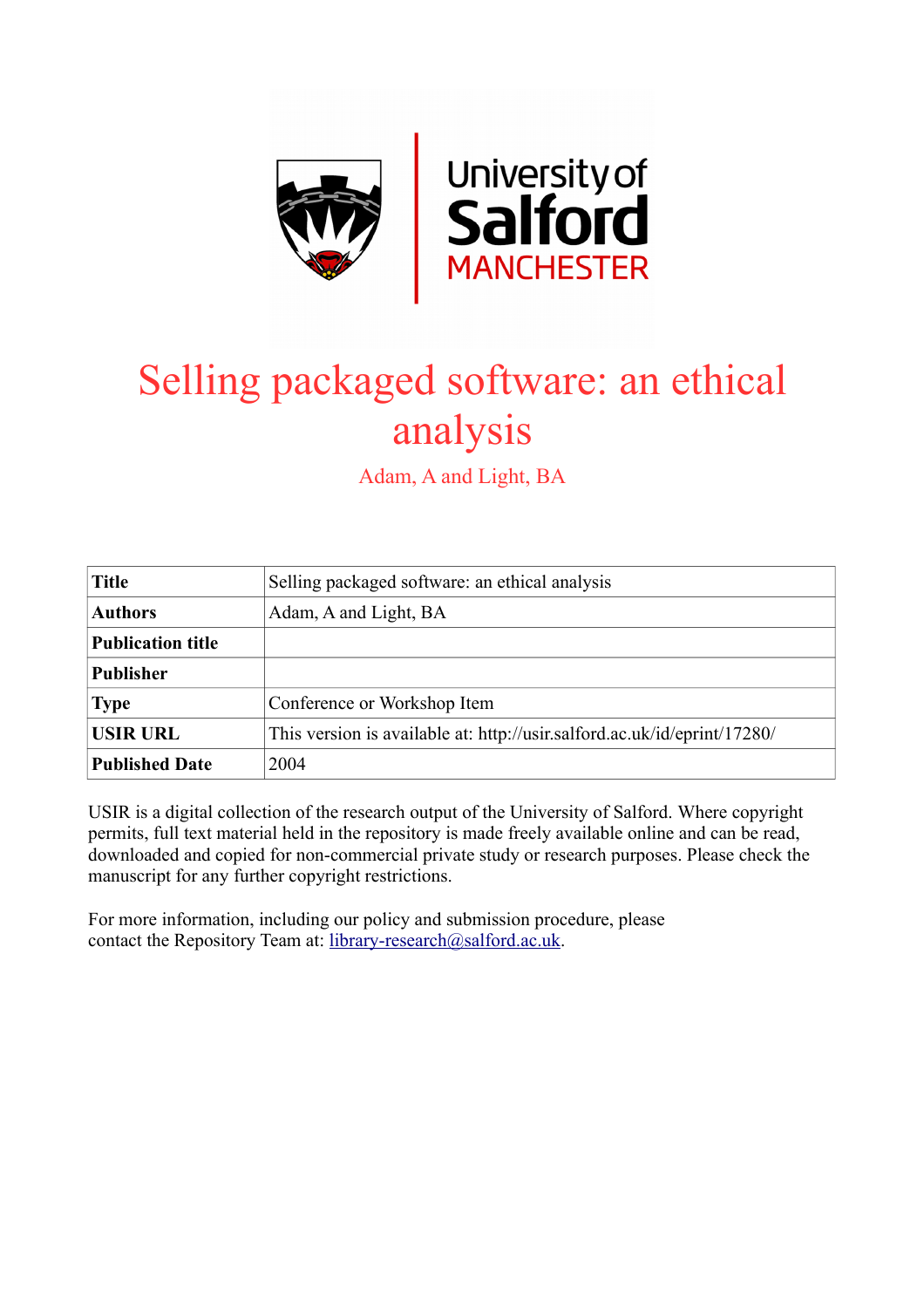# SELLING PACKAGED SOFTWARE: AN ETHICAL ANALYSIS

Adam, Alison, IS, Organisation and Society Research Centre, University of Salford, Ashworth Building, SALFORD, M5 4WT, UK, a.adam@salford.ac.uk

Light, Ben, IS, Organisation and Society Research Centre, University of Salford, Ashworth Building, SALFORD, M5 4WT, UK, b.light@salford.ac.uk

# Abstract

*Within the IS literature there is little discussion on selling software products in general and especially from the ethical point of view. Similarly, within computer ethics, although there is much interest in professionalism and professional codes, in terms of accountability and responsibility, the spotlight tends to play on safety-critical or life-critical systems, rather than on software oriented towards the more mundane aspects of work organisation and society. With this research gap in mind, we offer a preliminary ethical investigation of packaged software selling. Through an analysis of the features of competition in the market, the global nature of the packaged software market and the nature of product development we conclude that professionalism, as usually conceived in computer ethics, does*  not apply particularly well to software vendors. Thus, we call for a broader definition of *professionalism to include software vendors, not just software developers. Moreover, we acknowledge that with intermediaries, such as implementation consultants, involved in software selling, and the packaged software industry more generally, there are even more "hands" involved. Therefore, we contend that this is an area worthy of further study, which is likely to yield more on the question of accountability.* 

*Keywords: Packaged Software, Software Vendors, Ethics, Accountability.*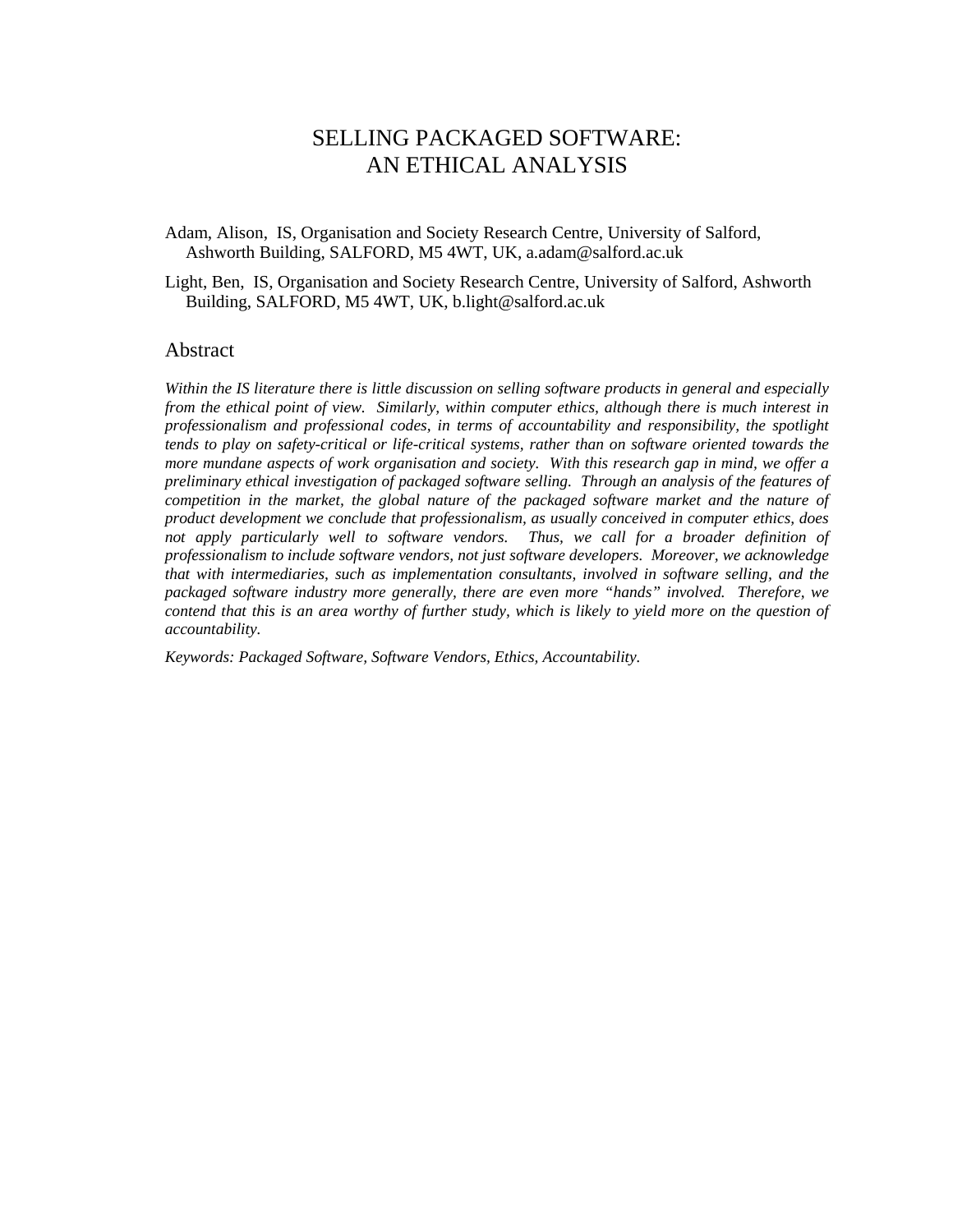# **1 INTRODUCTION**

Commentators have noted that IS research papers rarely remark explicitly on ethical issues (Adam and Bell, 2003). Similarly there is minimal intersection between computer ethics writing and mainstream IS. We argue that many topics, of much potential interest to computer ethics and IS, slip down the cracks and therefore remain under or unexplored. One such topic involves the ethical issues surrounding the activities of software vendors, particularly in relation to selling software packages. From the IS literature there is little discussion on selling software products in general and especially from the ethical point of view. This is unexpected as the failure of software projects is still evident, with some of this arguably linked with vendor capabilities and highly embroidered sales pitches rather than problems with the 'technology' per se (Lynch 1984, Bicknell 1998, Martin 1998, Bingi et al. 1999, Sumner 2000). Similarly, within computer ethics, although there is much interest in professionalism and professional codes (Gotterbarn 1997), and some concern with accountability and responsibility, the spotlight tends to play on safety-critical or life-critical systems (Nissenbaum 1995), rather than on software oriented towards the more mundane aspects of work organisation and society. With this research gap in mind, we offer a preliminary ethical investigation of package software selling. In this paper, we are limited in the ground we can cover and therefore we focus upon the work organisation and larger packages (such as that for workflow or enterprise support for example) although our work clearly has resonance for domestic contexts and other forms packaged software. Indeed, it is our intention to extend this study to incorporate these.

The rise of the packaged software industry over the last two decades has been considerable. In 1984, a report suggested that sales would reach US\$ 10 billion in that year (Business Week 1984) and by 2001, it was estimated that world packaged software markets totalled US\$ 196 billion (OECD 2002). Even some in-house IS departments have become packaged software companies, themselves, e.g. 'Software Corp' (Dube 1998). The software service industry has also grown extensively in recent years. Forrester Research (1998) reports that this segment has increased by 16 per cent per annum for more than a decade and accounted for US\$ 180 billion in 1997. Significantly, in contrast to custom development, we can see that packaged software is primarily thought of in market terms and this has various ethical implications (although we acknowledge custom development can be commercial too). Our analysis starts with the topic of professionalism. We conclude that professionalism, as usually conceived in computer ethics, does not apply particularly well to software vendors, therefore we call for a broader definition of professionalism to include the activities of software vendors, who generally develop *and* sell software. The problem with discussions of professionalism in IS, from the computer ethics domain, is that they focus on software development, without clearly recognizing that the selling activity adds an extra ethical dimension requiring explicit exploration.

Based upon this discussion, we consider a number of aspects of software vendors' activities in terms of the ethical issues involved. This includes a review of the features of competition in the market, the global nature of the packaged software market and the nature of product development. Hence we are offering a re-interpretation of these in ethical terms, a re-interpretation which seems surprisingly absent from the IS literature on software vendors. We focus on the topic of accountability as identified by Nissenbaum (1995), and, in particular, seek to extend it beyond the usual computer ethics focus on safety-critical systems towards accountability for selling packaged software.

### **2 PROFESSIONALISM AND THE PROBLEM OF ACCOUNTABILITY**

Professionalism is one of the major topics in contemporary computer ethics. There are several strands involved, including the development of professional bodies and codes of conduct which can be used to regulate members of the profession, more specifically members of professional computing bodies. However, the development of professional ethical codes is as much related to the IS community's attempts at becoming a distinct, recognisable profession, as it is to do with regulating the activities of its members (Gotterbarn 1997). Yet the IS profession hardly fits any of the standard indicators for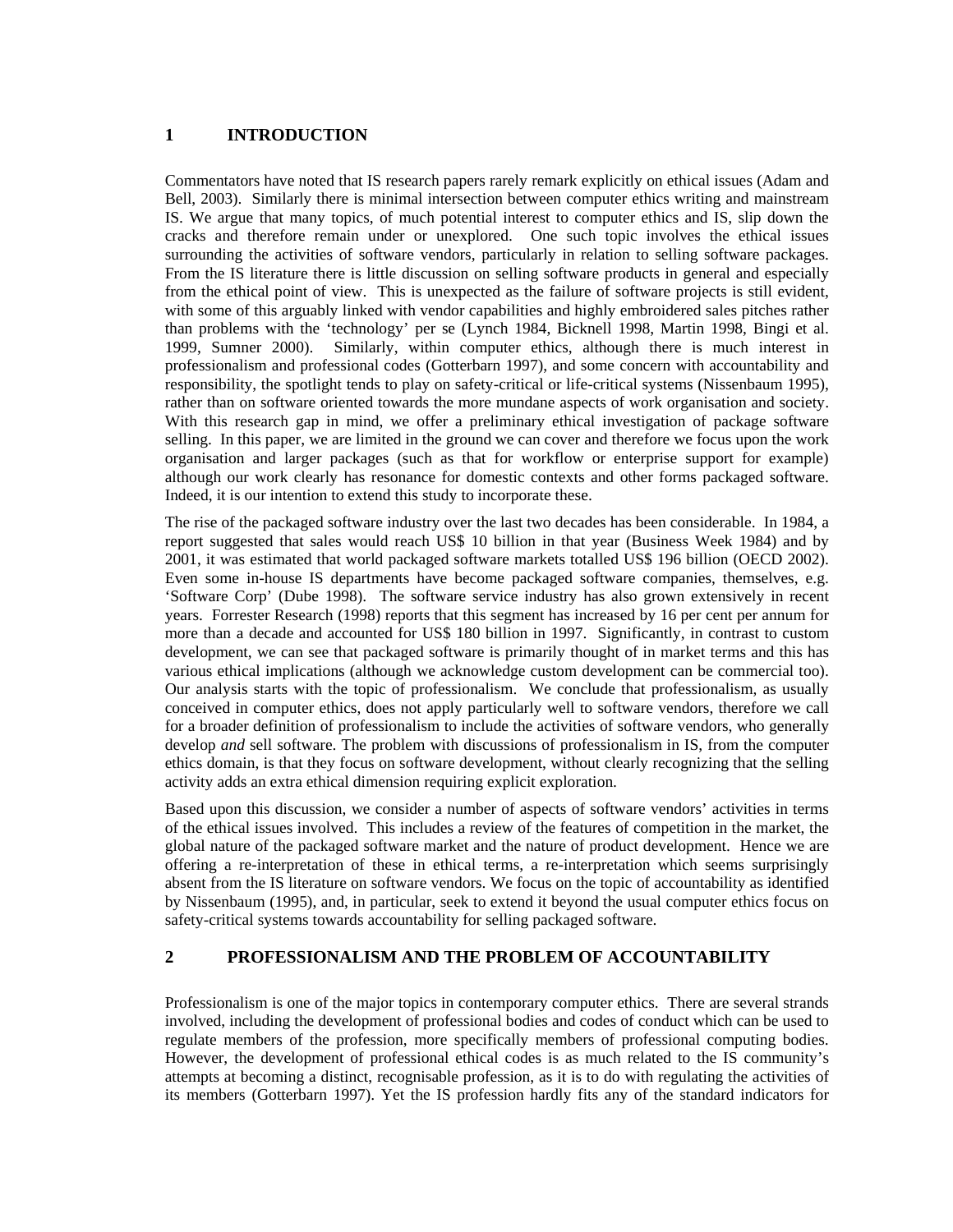professional groups such as standard education/training and compulsory membership of a professional body (Johnson 2001). IS professionals come from a wide variety of educational backgrounds. Indeed, Bill Gates is famous for having dropped out of Harvard University. It is not necessary to be a member of such bodies as the ACM or BCS to write and sell software. As Tavani (2004, p. 93) notes, professional codes of ethics have no "teeth." This means that it is very hard to see how IS professionals could be subject to effective regulation and this is a perennial problem in the world of computer ethics (Gotterbarn 1997, Johnson 2001). Ladd (1995) argues that there is often confusion as to macroethical issues - those that confront the whole profession and microethical issues - those that may confront an individual.

However, we argue that there are several further issues at stake, which have seldom been identified, let alone addressed. Firstly the development of structured techniques in producing software and IS can be seen as an attempt at regulating the work of, perhaps potentially unruly, software producers. Ethical codes are part of the moral regulation of software/IS professionals. Regulating work and regulating moral concerns are more connected than is often recognised. Using structured techniques to produce good IS and good programs is also part of being a good IS professional in the moral sense. Structured development techniques and moral codes are both designed to impact the developers of systems, although with the caveats above, it is not clear that they must necessarily be related. Indeed Gotterbarn (2000) separates out codes of ethics as aspirational, codes of conduct as addressing attitude and behaviour while codes of practice address operational activities. Yet one of the important shortcomings, to date, in professional computer ethics is that it has not focused on software vendors as a distinct and possibly special professional group. This means that the good practice advocated by systems development methodologies is relevant to developing systems but is not particularly relevant to selling. There is also the question that codes of ethics do not generally address the question of selling software and the ethical concerns involved. However, we should note that the joint IEEE Computer Society and ACM Codes of Ethics for Software Engineers do, in part, address the question of the software product in Principle 3 which relates to software products: "Software engineers shall ensure that their products and related modifications meet the highest professional standards possible." Tavani (2004, p. 325) and where fifteen sub-principles relate to cost, methods, qualifications etc. Nevertheless, it is hard to see how such a code could possibly be enforced amongst software vendors.

Tavani (2004, pp.106-7) following (Nissenbaum 1995) has discussed moral responsibility and its relationship to legal liability and accountability. Although not specifically aimed at selling software this discussion bears some considerable relevance to the activities of software vendors. Liability is a legal concept where "strict liability" involves liability to compensate even though there is no faulty action, that is, no blame. Nissenbaum's (1995, p. 527) view of accountability is broader than responsibility or even liability – blame may or may not be involved but someone or some group or organisation is answerable: "there will be someone, or several people, to answer not only for malfunctions in life-critical systems that cause or risk grave injuries and cause infrastructure and large monetary losses, but even for the malfunctions that cause individual losses of time, convenience, and contentment."

Despite the way that we are increasingly reliant on computer systems, Nissenbaum believes that the concept of accountability has been increasingly undermined. Much of the barrier towards attributing accountability, she argues, lies in the "many hands" problem. This refers to the way that IS are developed in large, complex organisational settings where many hands contribute to the final system. Using the concept of accountability moves the spotlight away from the level of individuals, towards the group, in assigning moral responsibility. Furthermore, this recognises that accountability is not the same as legal liability which involves quite a narrow definition involving liability to compensate.

Thinking further about the concept of accountability we see how the pendulum seems to have swung in favour of software producers. Because ownership of software implies a set of rights, such as copyright, Nissenbaum (1995) believes it should also imply a set of responsibilities - including being liable. Thus, there is a paradox in that liability laws may protect the public against potential harm, but, at the same time, software vendors usually deny accountability for software errors. Software is often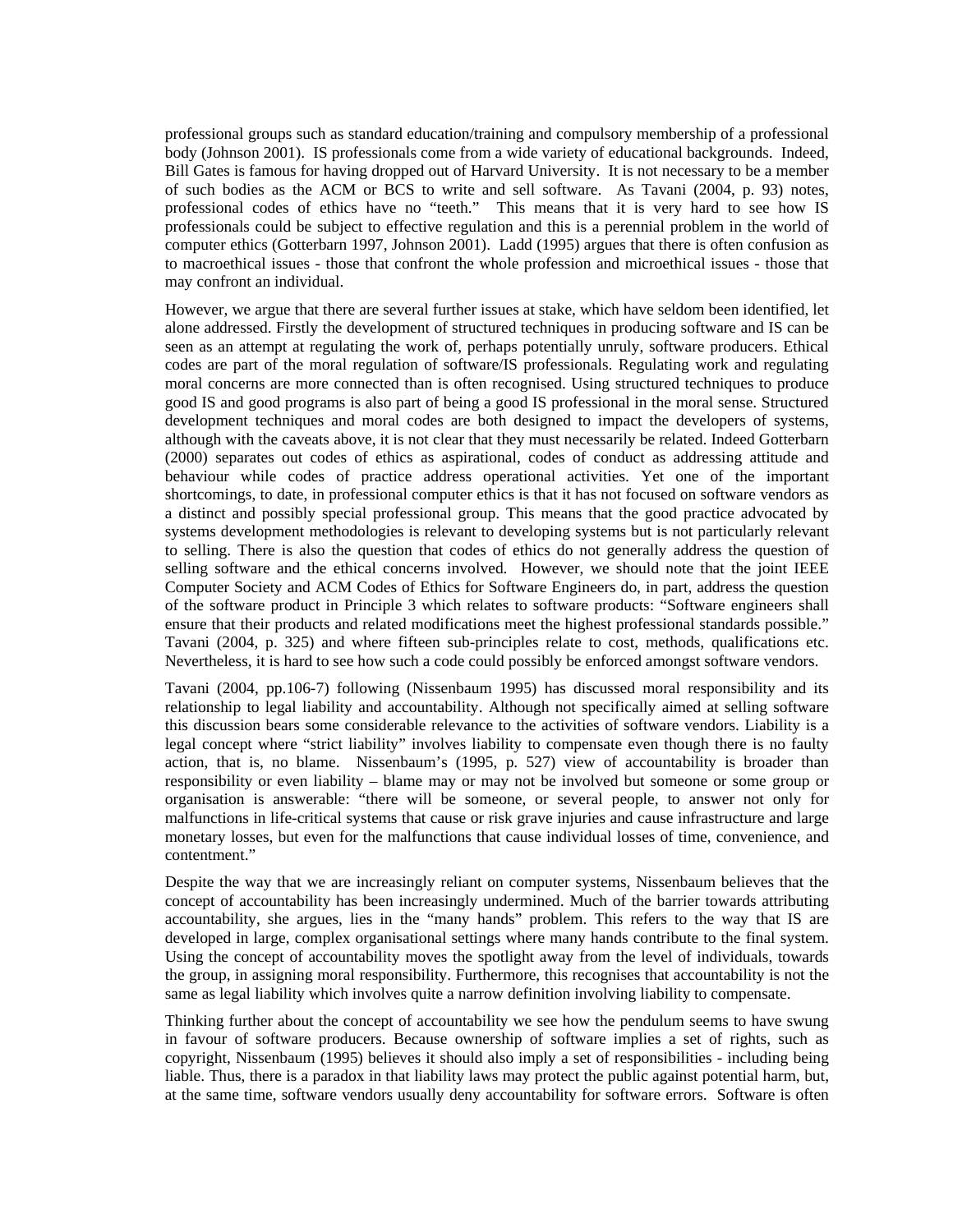sold "as is." Nissenbaum (1995, p. 534) argues, "the trend in the software industry is to demand maximal property protection while denying, to the extent possible, accountability."

Hence, based on the discussion above, we see the main ethical issues surrounding software vendors to be as follows. First, discussions of professionalism and the development of ethical codes has not been directed at the activities of software vendors and so do not cover such activities particularly well. Second, the question of accountability versus rights of software vendors needs to be addressed more robustly. These are the main ethical questions which we address in the discussions below.

# **3 COMPETING IN THE PACKAGED SOFTWARE INDUSTRY**

For vendors, many of the benefits of selling packaged software derive largely from economies of scale. In order to attain these economies, products have to be standardised so they have broad appeal in the market (Robson 1997, Fan et al. 2000). Thus, the vendor need only develop the software once and can distribute the cost of development and ongoing maintenance over a large base (Gremillion 1982, Dube 1998, Butler 1999). Consequently, this means that the vendor has to determine how they will compete in this environment and within which market/s they wish to operate.

#### 3.1 Market Segmentation

From a work organisation perspective, packaged software vendors may, for instance, target a mass market with an application type (e.g. Microsoft Windows), a particular customer organisation size (e.g. SAP versus Sage for accounting products), or sector (e.g. IBM's Corebank in the banking industry). Vendors may also choose to manage product delivery schedules and consumption patterns, for example by segmenting the market via the use of editions. Editions serve to differentiate among similar low and high-end products, particularly via differences in functionality and price. What this essentially means is that a vendor may produce multiple editions of their products for various markets e.g. domestic, business, small business, or sector specific, such as education. This segmentation activity may of course also be combined with targeting a particular market. That is, various editions may be made available with a market sector. This is done mainly to allow decisions to be made regarding tradeoffs of cost and functionality (Raghunathan 2000).

In respect of ethics, a way of reading these activities is that the vendor uses them as control mechanisms. As the vendor effectively determines who their market will be, how much they will pay and what they will receive, and when (if ever) they will receive it, the consumer organisation's palette of choice is limited. The pressure for profit further militates against the software industry becoming more accountable in the sense described by Nissenbaum (1995).

#### 3.2 Time to Market Considerations

A number of studies have also indicated that time to market is of competitive importance (Carmel and Becker 1995, Carmel and Sawyer, 1998). It has even been argued, that, in this segment of the software industry, time-to-completion is the most important issue and that future competition will be based upon accelerated release cycles (Carmel 1995b). However, it has been further proposed by the same author that many packaged software companies have not fully recognised cycle time as a competitive concept and rather, that other pressures dominate such as features, performance, customer service, adherence to standards and price (Carmel 1995a). In order to improve cycle times, it is argued that traditional software development life cycle approaches do not work, and that new ones need to evolve (Carmel and Becker 1995, Dube 1998). However, purchase is often motivated by expectations of the direction of vendor products as much as by specific internal needs (Butler 1999, Sawyer 2001). That is, a consumer organisation will be interested in the development trajectory of a vendor.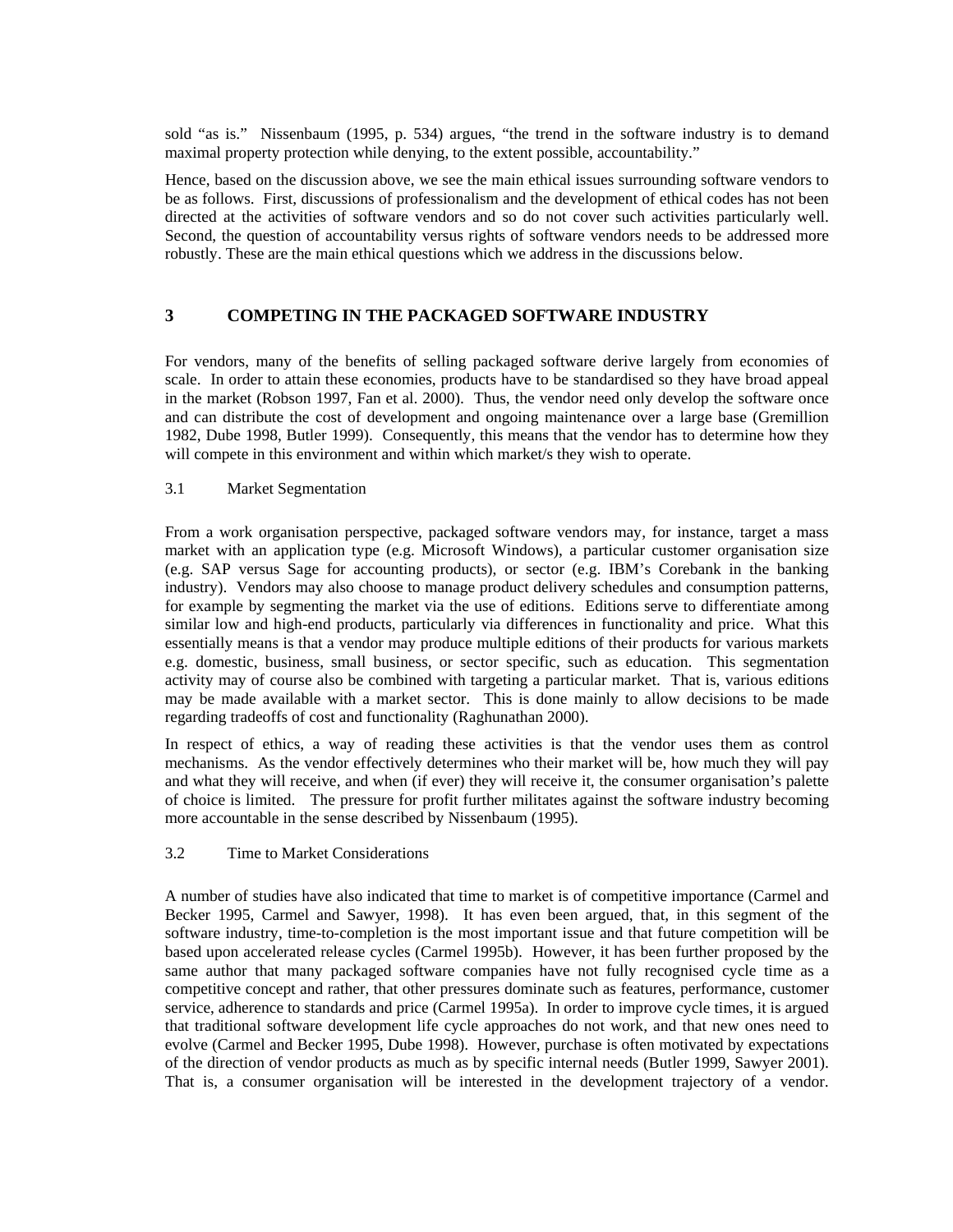Furthermore, the vendor's perceived strength and stability is also a significant consideration (Chau 1994). In one study was suggested that universities were not likely to make an investment in an ERP package unless they were convinced that the vendor was totally reliable (Oliver and Romm 2000). Thus, the quality of products and the direction in which they evolve is important as trust from a customer is reportedly often gained through vendor responsiveness and dependability (Gefen 2002). Therefore, for vendors to sell products it is not good enough just to have them to market first, they need to release products that are perceived to be of good quality too.

#### 3.3 Marketing Software

A further part of the story appears to reside with the business of what the software vendor does, or does not, tell the purchaser. Benchmarking information is not usually published and independent reviewers may be prevented from publishing benchmark data (Vogt 2001). Purchasers are unlikely to get much by way of a trial of the product (or indeed this might not be possible). As Vogt (2001) points out, it is as if software vendors can somehow escape the demands of a free-market economy where it might be expected that informed consumers make choices and producers/suppliers succeed and fail based upon the quality of their products. Software vendors have escaped much of the benchmarking accountability which would be expected in marketing other types of product. Small wonder, then, that the commercial packaged software market cuts right against the grain of the open source software movement where sharing rather than hiding information about products becomes part of its avowedly ethical mission.

Consequently, whilst vendors may control landscape of selection to a fair degree, they clearly have to respond to market demands to some extent. Yet, vendors may attempt to circumvent this by engaging in processes of convincing consumer organisations that their products are the 'best' and that they should buy into their vision for the package especially where comparable alternatives exist. Friedman and Cornford (1989) call this "salesmanship", the idea that users may be taught what is good for them and to do things in a new way. Thus, it is possible to argue that, due to the competitive nature of the packaged software market, purchase may be directly/indirectly or implicitly/explicitly influenced by vendors who bring their own agendas to "the table". It is here where Nissenbaum's (1995) concept of accountability can be seen as at its most important. Not only do we expect software to be free from error, and to hold those responsible for production of the software if errors are encountered. But, in addition to errors, the IEEE-CS/ACM software engineering code exhorts its members not to make false claims as to functionality of a product and to be realistic about costs and timescales. However there is no way, at present, of ensuring that software vendors behave in an ethical way. Indeed, by valorising doubtful practices under the rubric of "salesmanship" the art of selling software may, forever, be tarred with the brush of "used car salesmanship" where it is seen as clever to convince a user organisation that a product is best.

# **4 GLOBALISATION IN THE PACKAGED SOFTWARE INDUSTRY**

The packaged software industry has rapidly become global in nature. In 1991, the US held 78 per cent of the market, with Europe in second place with 16 per cent (Brouthers and van't Kruis 1997). By 1997, the US still dominated the industry although Japan and Europe had both increased their shares of the market significantly and overall worldwide growth was evident (OECD 2000).

### 4.1 Packaged Software as a 'Global' Product?

An important issue in this respect is the question of whether the origin of a packaged software product relates to the inscribed assumptions about the conduct of work that it may display as a result. That is, if people in the US develop software – will it be in agreement with the "ways of life" that exist throughout Europe or Asia? So does it make a difference, in a sense which we would regard as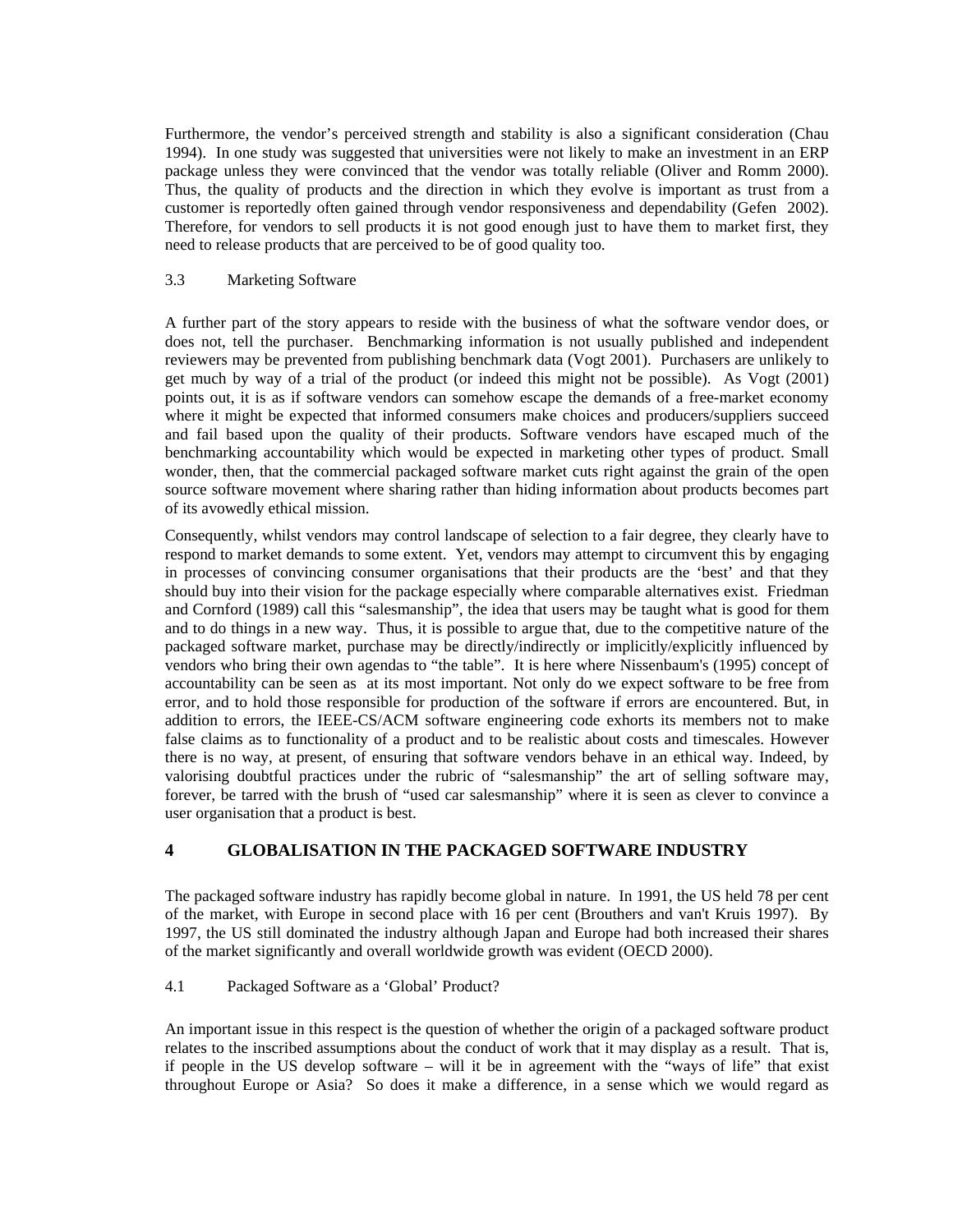ethical, where a software package was built? Are there elements inscribed (Akrich 1992) in the design of software packages which reflect the country, or organisation where the software was built and which then can be seen as forcing a way of working upon those that purchase the software from other cultures?

It has been suggested that the origin of the development of a package might be at odds with the country of implementation even though the drive for economies of scale may require a globally acceptable product (Krumbholz et al. 2000). Moreover, Carmel (1997) in attempting to explain the hegemony of the US in the packaged software industry, argues that Japan does not have its creative culture, although he recognises that the "American Culture of Software" is an intersection of characteristics including US culture, immigrant culture and that of computer programmers and software professionals. The latter point relating to the culture of the developers refers to "Mealy's Law" whereby: "The eventual structure of the system reflects the structure of the organization that builds the system" (Yourdon 1986, pp. 81-82).

Yet, Carmel points out that US culture is in fact US "cultures" so we cannot even assume that there is an "American" culture which dominates. So there are two related concerns here. First of all there is the question of imposing values from one culture on another culture. The second related point is that the structure of an organisation drawn from the first culture may then be imposed on an organisation in the second culture. Pollock et al's. (2003) description of the implementation of ERP package module, Campus, in various UK universities is very relevant. The universities themselves did not have compatible enough procedures and standard categories to make this readily achievable in the first place. The supplier attempted to have a global common core. The authors argue that the biography of a piece of software is important. We need to know where it has been in order to understand why it possesses its current functionality. This suggests that all sorts of unwanted functionality may exist by the time a particular organisation gets the package – this unwanted functionality represents a form of imposing a design from an earlier organisation, within a particular culture, onto a new one. For instance, the Campus module was built to accommodate the procedure, common in American Universities of having applicants submit "application fees". There is no such system in the UK so one of the British University users was left with the problem of deciding what to do with 30,000 unwanted accountancy records which were generated each year (Pollock et al. 2003, p. 328)

Moreover, in respect of "Mealy's Law", the problem is that given the rising complexity of packaged software offerings and the characteristics of organisations in the intended markets, developing organisations may lack the structures in place for developers to mirror. One SAP development team found it necessary to involve customers in the development of its treasury module in an attempt to build a product with high market acceptability (Scott and Kaindl 2000). These arguments also assume that developers are free to build products in a manner that they wish when in fact they, and the organisations they belong to, are to some extent, constrained by market demands if they wish to continue in business.

#### 4.2 Packaged Software as a 'Cultured' Product

Of course, the country of origin of the software, the cultural composition of the development team and their environment may impact upon the eventual product but this is not as simple as first suggested. What this means is that the globalisation of the packaged software industry has significant implications where the producer aims for standardisation to achieve economies of scale across diverse geographical and cultural environments. However, it does not necessarily follow that a product built in the US will turn a corner shop in the UK into Wal-Mart.

Thus, in terms of culture, it is perhaps more useful to consider the global argument in relation to the problems of implementing a generic product that has been targeted at a broad market. Undoubtedly, there will be features of the product that will be ingrained with cultures which reflect the origins of its production and the ethos of the organisation where it was developed. The issue in relation to ethics appears to be understanding the implications of this for the context within which the product will be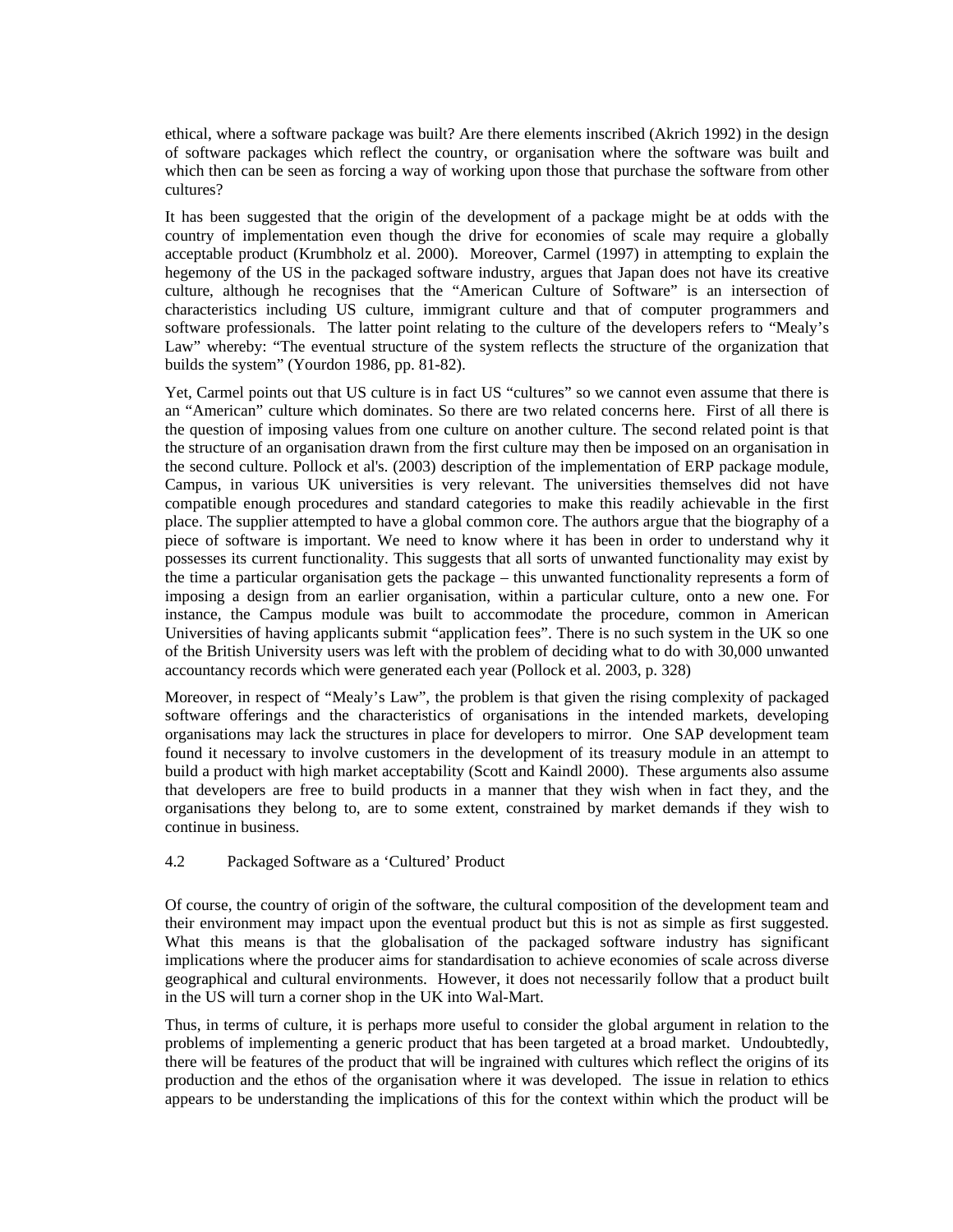used. That is, asking the question of whether the package will fit with the cultures of the organisation within which is to be implemented. To paraphrase the popular mantra, one could argue that software vendors are thinking global but not acting local. Of course the matter is more much more complicated. For instance, assumptions are made that those involved in selection are willing and able to find out about this, that cultural changes are not part of the reason for implementation, and that those using the eventual system do not subvert the system to avoid any formal culturally rooted directives in the system.

When we consider that vendors attain benefits from achieving economies of scale, there is little incentive for products to become more local. They may sell something that will not fit otherwise, they may not achieve the sale. Then the organisation may be left with all sorts of undesirable functionality as in the case above where the UK university ended up with thousands of unwanted accountancy records. Worse than this, the package may not have the functionality that the customer requires. If we think of this problem in ethical terms, we can see that the concept of accountability is important. However, we argue that the idea of accountability for error, as in errors or faults in safety critical systems causing harm is not broad enough for software package selling as the discussion above demonstrates. Arguably, the UK university that was faced with thousands of unwanted accountancy records was not strictly being harmed. However it seemed impossible to hold the software vendor accountable for imposing the requirements of another organisation operating within a different culture. Other more serious examples of the potential harm caused by packages though can be seen at 'Threads' where for example, the overall project was reported to have increased in cost five-fold from original estimates (Holland and Light 1999) and at FoxMeyer, where the acquisition, implementation and usage of SAP, was argued to have resulted in bankruptcy proceedings (Bicknell 1998).

# **5 PACKAGED SOFTWARE PRODUCT DEVELOPMENT**

As the market requires customers to buy the products on offer it is widely recommended that there are benefits to be had from including customers in product development activities. For instance, it is made clear by Raghunathan (2000) that market information, in the form of customer input, is essential. This point is also brought out by Carmel and Becker (1995) in their explanation of the requirements of a process model for packaged software product development. This also accords with the findings of Holmström (2001) in her study of the development of the 'Clusterball' online game. However, the extent and nature of the inclusion of consumers in the development process, and for what purpose, is far from simple. This is of particular ethical importance because once those organisations buy a package they become locked into a vendor's product development trajectory.

#### 5.1 Trajectories of Product Development

There are questions surrounding the ways in which the product will develop in the future and the extent to which any purchaser will be able to influence that activity. The ethical issue here involves the question of how far involvement in a product's development in the past guarantees a say in the future or whether it achieves lock-in to a product with little say on its future development. But this is a complex situation. If the software vendor ties the product into one customer it may never be generic enough to sell elsewhere. The vendor's business may collapse leaving the original customer with an unsupported software product.

An early example of this was encountered by one of us in relation to producing software packages for IBM time-sharing systems in the early 1980s. The software house, in question, developed its packages in response to the requirements of one division of a large UK chemical company. The packages were then sold to other parts of the same company at heavily discounted rates. Although the software products were intended to be generic database, query and graphics systems, with the appeal of running on widely available IBM mainframes, and with a level of interactivity far ahead of most competitor systems, they failed to achieve significant market penetration outside the original user organisation.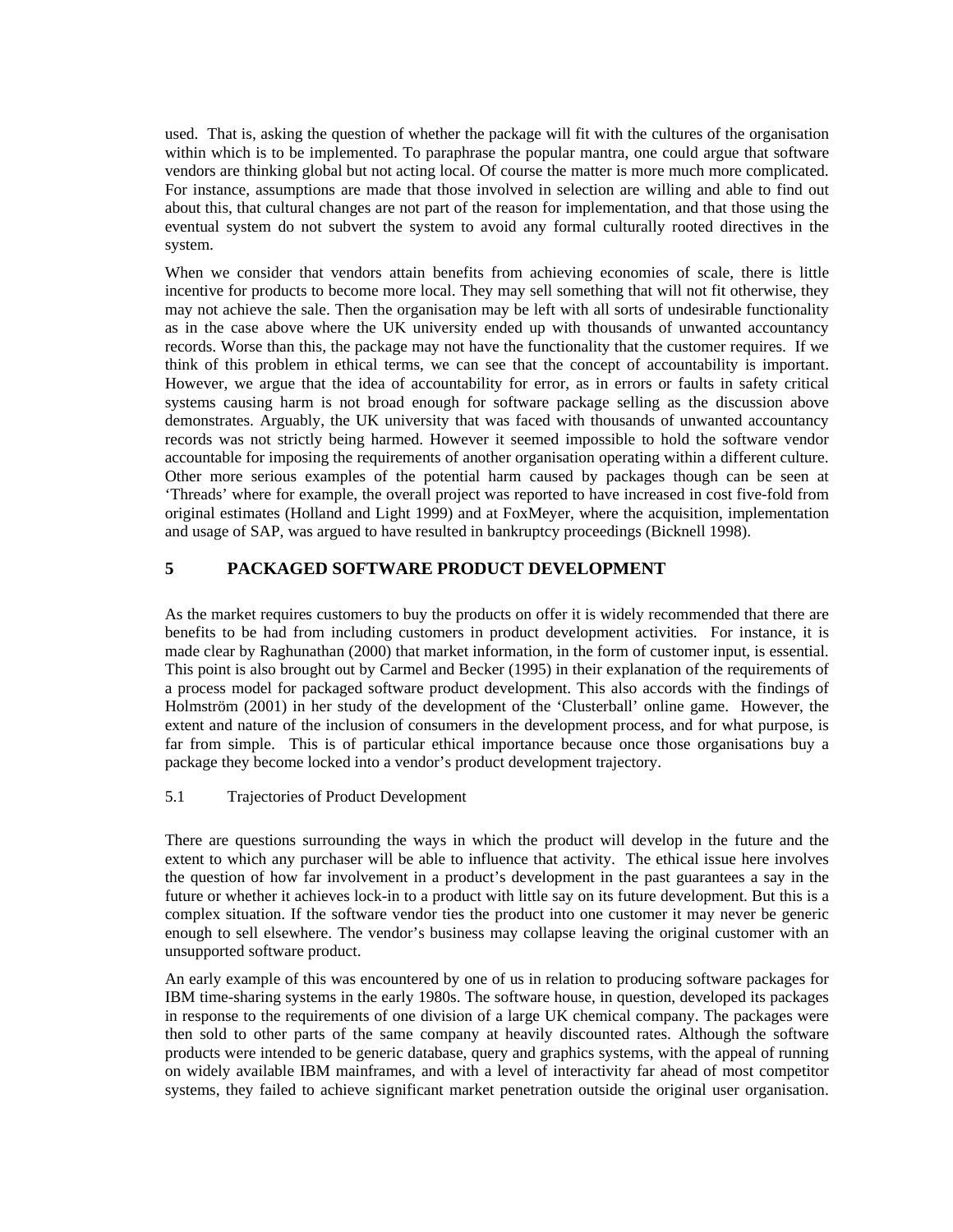Part of the reason may relate to the way that the PC market was poised to take off at that time. However, much of the problem for the software vendor was that, regardless of the generic capabilities of the packages, these software packages were perceived as hooked into the chemical company where they had originally been developed.

In another example, one study recounts the product enhancement process of the SAP Treasury module which involved a number of European and US organisations (Scott and Kaindl 2000). The study illustrates just how exclusive the packaged software development process can become. Most of the participating organisations were large global firms from a variety of industries which where pruned by the SAP team. They did this by selecting ones with what they felt to be 'state of the art' knowledge in the area. Moreover, to "ensure mutual goal alignment", they chose organisations that were willing to change their processes. The authors suggest that, as a result, the chosen individuals felt like members of an "elite group", were excited to influence the design and to be among the first customers to have the module. The process demonstrates how the packaged software company used customers to improve its product, but in a way that mostly accommodated them rather than their customers. They wanted the knowledge of the market, but not the arguments and complexity of heterogeneous ways of work. Essentially, the organisations in the study submitted to a form of salesmanship.

One example of conflict within the process, however, is illustrated whereby there were disagreements regarding the linkage of SAP with other applications in place in the participating organisations. The SAP team was unwilling to write interfaces to support these applications. Instead, the most common applications were catered for and users were told to place a request with their software vendors to work with SAP to become partners. This shows how it very difficult for individual user companies to influence the design of packages. Indeed, it has been suggested that even where purchasers do get involved, vendors may not view all requirements as relevant (Pozzebon 2001), especially as they want to maintain a 'generic' product so that they can sell it to as many customers as possible (Bansler and Havn 1994). Even where demands are made in a relatively strong fashion, the power of the vendor outweighed that of the customers even though they were large companies. This demonstrates the way in which a software vendor may make themselves accountable to customers, to some degree, where common applications are catered for or where "big" customers are accommodated, but where full accountability is avoided where smaller customers may have little influence on the trajectory of a package's design.

It is generally considered to be more expensive to market products to new customers rather than existing ones (Gronroos 1994, Buttle 1995, Payne et al. 1999). Consequently, vendors have to balance their desires for increased profitability via economies of scale with customer demands. Andersson and Nilsson (1996) suggest that price competition is less when selling services such as support and maintenance to existing customers, and that contracts for these can generate considerable repeat income. Essentially what this means is that packaged software vendors will have little scope for operating a cost based strategy in relation to the initial sale of licences but they will be more successful in generating profit once the customer is locked-in through maintenance and upgrade services as switching costs increase dramatically.

Although this is a typical reflection of any competitive environment, it does raise issues in respect of ethical product development and selling. Specifically, issues related to the responsiveness of the vendor and the ability of the adopting organisations to influence the development trajectory of a given product may require consideration. Accountability is raised as an issue once again. The customer organisation must trust the software vendor to be accountable for future developments which will not lock them into a product which has begun to take a different direction from that which the original customers envisaged.

#### 5.2 Perceptions of the Robustness of Packaged Software

A further significant attraction of packaged software for many organisations is related to the perception of the reduced risks of implementing what is seen as a 'tried and tested solution' in contrast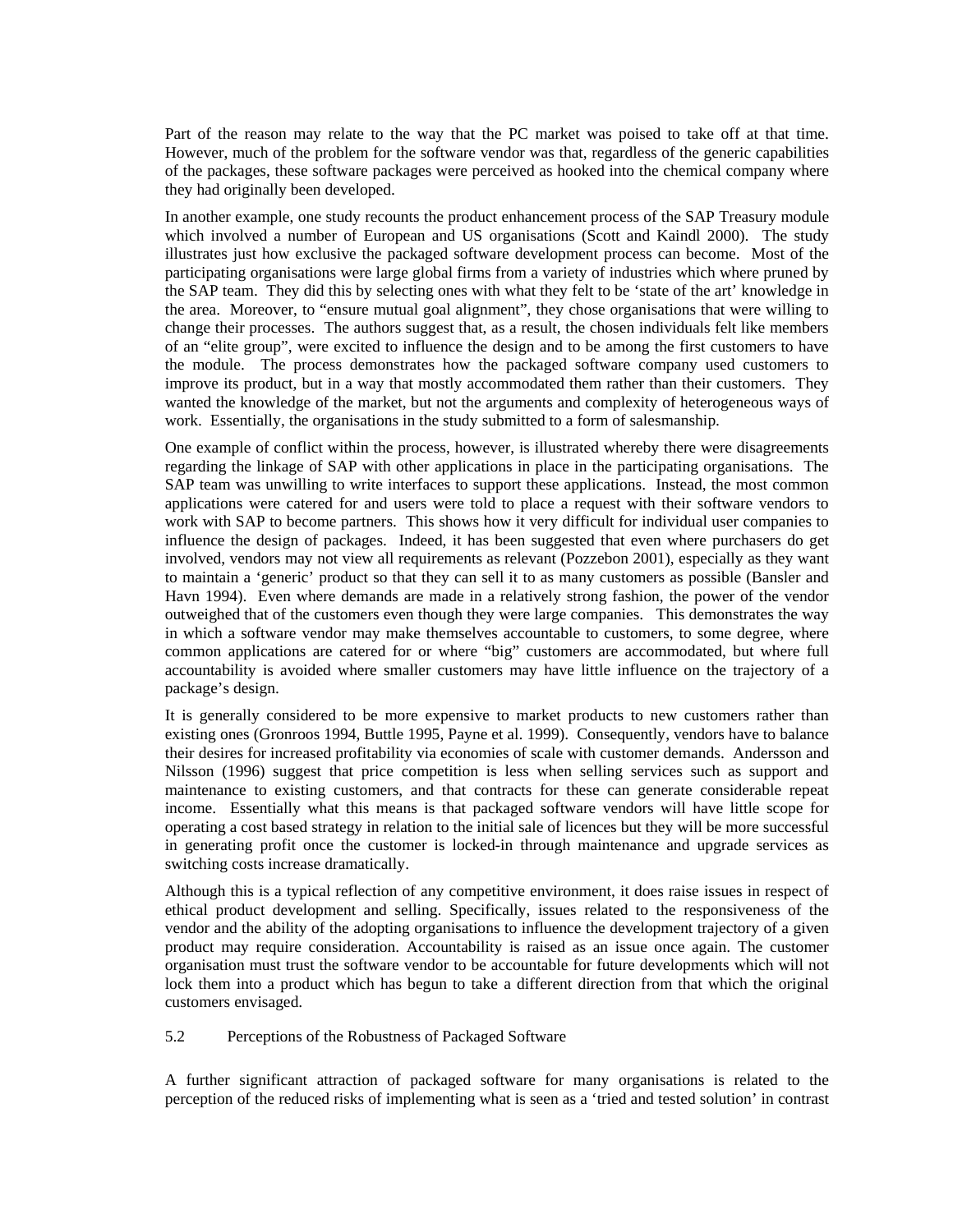to custom development (Golland 1978, Chau 1995). Packages are proffered as designed and tested by the vendor, and in most cases, as having been installed by other organisations allowing for reference site visits by potential purchasers in order to evaluate the product (Heikkila et al. 1991). For example, most packaged software vendor websites contain the lists of high profile company cases that aim to illustrate the potential benefits resulting from the implementation of their product. Thus, it is argued that the conditions for estimating the quality and usefulness of the system, and the implications for work content and organisation, are much better than in traditional development projects (Bansler and Havn 1994).

Yet, again there are problems with these assertions. There is the suggestion that packaged software is 'better built' than custom developed software yet studies suggest that there is a lack of rigour in the product development processes of the packaged software product industry (Carmel 1993, Carmel 1997). To compound this problem, it has been argued that much of product development is opaque to most consumer organisations. Consequently, since production and consumption are separated, vendors tend to be evaluated in terms of their products, not their processes (Sawyer 2001, Howcroft and Light 2002). Therefore, even if a package has been developed in a less than robust fashion, it is possible that this will be ignored by organisations when they decide to implement packaged software and further overlooked in the procurement process. In addition, even if a product is seen to work at a reference site, it does not follow that it will do so in exactly the same fashion in another organisation (Light 2003). This is almost the opposite problem from that of customer involvement in software development. In this case the customer is being asked to purchase the product without being able to see what is underneath. It is analogous to buying a car without being able to look under the bonnet (assuming you know what you are looking at). The point here is that if the customer has little inkling of the vendor's processes, and has only seen the product in a very artificial reference setting, it becomes difficult to hold the vendor accountable if things do not work as expected in the new customer's organisation. Once again accountability is deflected.

# **6 SUMMARY AND CONCLUSIONS**

In conclusion, we have argued that current conceptualisations of Computer Ethics and Professionalism require further development for software vendors and packaged software as these areas have largely been left out of computer ethics research to date. By the same token, the burgeoning IS literature on software packages is relatively quiet on the topic of ethics. By bringing computer ethics to software vendor research we hope to have made a beginning in casting the ethical spotlight on the activities of software vendors. This offers the possibility of a broader definition of professionalism than has usually been the case in IS, suggesting that the topic of software vendors opens up a whole new area of possible research for computer ethics which needs to look to the activities of small specialist companies in addition to its traditional concentration on individuals in larger organisations. Hence more research is required on the concept of accountability and how this can be extended to all sorts of organisations, large and small. We have argued that the topic of professionalism needs extending to include the activities of software vendors, not just software developers, as the industry has rapidly moved into a position where package software dominates. However, calling for a widening of the concept is one thing, making it stick to software vendors is another when the IT industry, in general, is largely unregulated. This suggests that we need ways to bring software vendors into the debate over ethics. This process may begin through discussions in the trade press and through the work of professional bodies such as IFIP, BCS (British Computer Society) and ACM. We have sought to bring Nissenbaum's (1995) conception of accountability more squarely into the software package industry as much the problem of professionalism relates to ways in which the industry may be made more accountable. We regard the concept of "salesmanship" and how this relates to ethics, particularly the ethics of accountability, as an important area for further exploration.

Although space does not permit discussion of it here the question of intermediaries further extends ethical concerns. As Nissenbaum (1995) notes, at least some of the problem of accountability rests in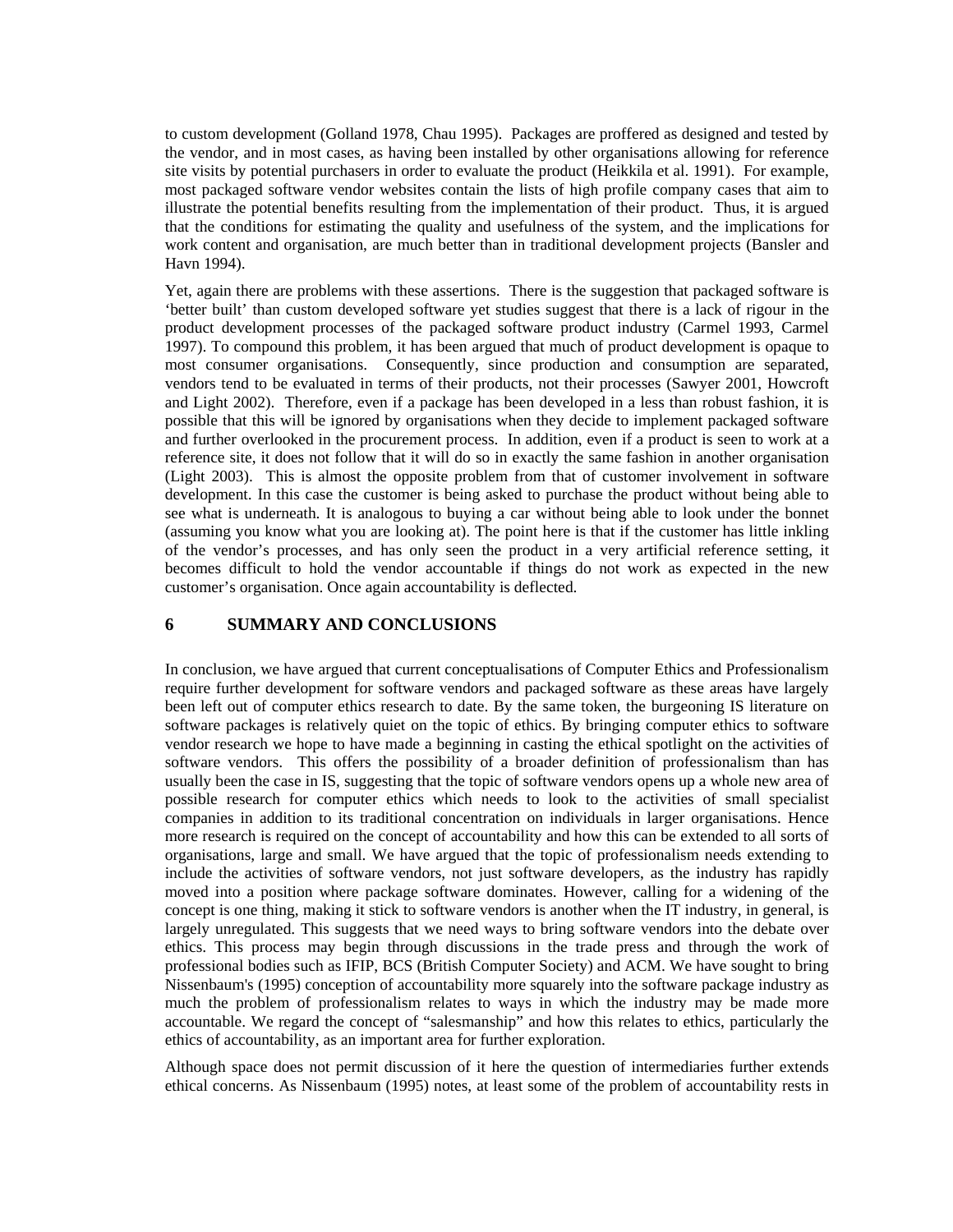the "many hands" syndrome. With intermediaries involved in software selling there are even more "hands" involved and so we contend that this is an area worthy of further study which is likely to yield more on the question of accountability.

## References

- Adam, A. and Bell, F. (2003), "Critical Information Systems Ethics", in *3rd Critical Management Conference* University of Lancaster: Lancaster.
- Akrich, M. (1992), "The De-Scription of Technical Objects", in Bijker, W. E. and Law, J. (Eds), *Shaping Technology/Building Society: Studies in Sociotechnical Change*, MIT Press, London, pp. 205-224.
- Andersson, R. and Nilsson, A. G. (1996), "The Standard Application Package Market an Industry in Transition?" in Lundeberg, M. and Sundgren, B. (Eds), *Advancing Your Business: People and Information Systems in Concert*, EFI, Stockholm School of Economics, Stockholm, pp. 1-24.
- Bansler, J. and Havn, E. C. (1994), "Information Systems Development with Generic Systems", in Baets, W. R. J. (Ed.) *Proceedings of the 2nd European Conference on Information Systems* Nijenrode University Press: Breukelen, pp. 707-715.
- Bicknell, D. (1998), "Sap to Fight Drug Firm's \$500m. Suit over R/3 Collapse", *Computer Weekly,* 3 September, p. 3.
- Bingi, P., Sharma, M. K. and Godla, J. K. (1999), "Critical Issues Affecting an ERP Implementation", *Information Systems Management,* 16(3), pp. 7-14.
- Brouthers, K. D. and van't Kruis, Y. M. (1997), "Competing in Software: Strategies for Europe's Niche Businesses", *Long Range Planning,* 30(4), pp. 518-528.
- Business Week (1984), "Software: The New Driving Force", *Business Week,* 27 February, p. 74.

Butler, J. (1999), "Risk Management Skills Needed in a Packaged Software Environment", *Information Systems Management,* 16(3), pp. 15-20.

- Buttle, F. (1995), *Relationship Marketing: An Overview (Working Paper No. 305),* Manchester Business School, Manchester.
- Carmel, E. (1993), "How Quality Fits into Packaged Development", *IEEE Software,* 10(5), pp. 85-86.
- Carmel, E. (1995a), "Cycle Time in Packaged Software Firms", *Journal of Product Innovation Management,* 12(2), pp. 110-123.
- Carmel, E. (1995b), "Time-to-Completion Factors in Packaged Software Development", *Information and Software Technology,* 37(9), pp. 515-520.
- Carmel, E. (1997), "American Hegemony in Packaged Software Trade and the "Culture of Software"", *The Information Society,* 13(1), pp. 125-142.
- Carmel, E. and Becker, S. (1995), "A Process Model for Packaged Software Development", *IEEE Transactions on Engineering Management,* 42(1), pp. 50-61.
- Carmel, E. and Sawyer, S. (1998), "Packaged Software Development Teams: What Makes Them Different?" *Information Technology and People,* 11(1), pp. 7-19.
- Chau, P. Y. K. (1994), "Selection of Packaged Software in Small Businesses", *European Journal of Information Systems,* 3(4), pp. 292-302.
- Chau, P. Y. K. (1995), "Factors Used in the Selection of Packaged Software in Small Businesses: Views of Owners and Managers", *Information and Management,* 29(2), pp. 71-78.
- Dube, L. (1998), "Teams in Packaged Software Development: The Software Corp. Experience", *Information Technology and People,* 11(1), pp. 36-61.
- Fan, M., Stallaert, J. and Whinston, A. B. (2000), "The Adoption and Design Methodologies of Component-Based Enterprise Systems", *European Journal of Information Systems,* 9(1), pp. 25-35.
- Forrester Research (1998), "Sizing Commerce Software", *Forrester Research,* http://www.forrester.com, Accessed: 6 June 1999.
- Friedman, A. L. and Cornford, D. S. (1989), *Computer Systems Development: History, Organization and Implementation,* John Wiley and Sons, Chichester.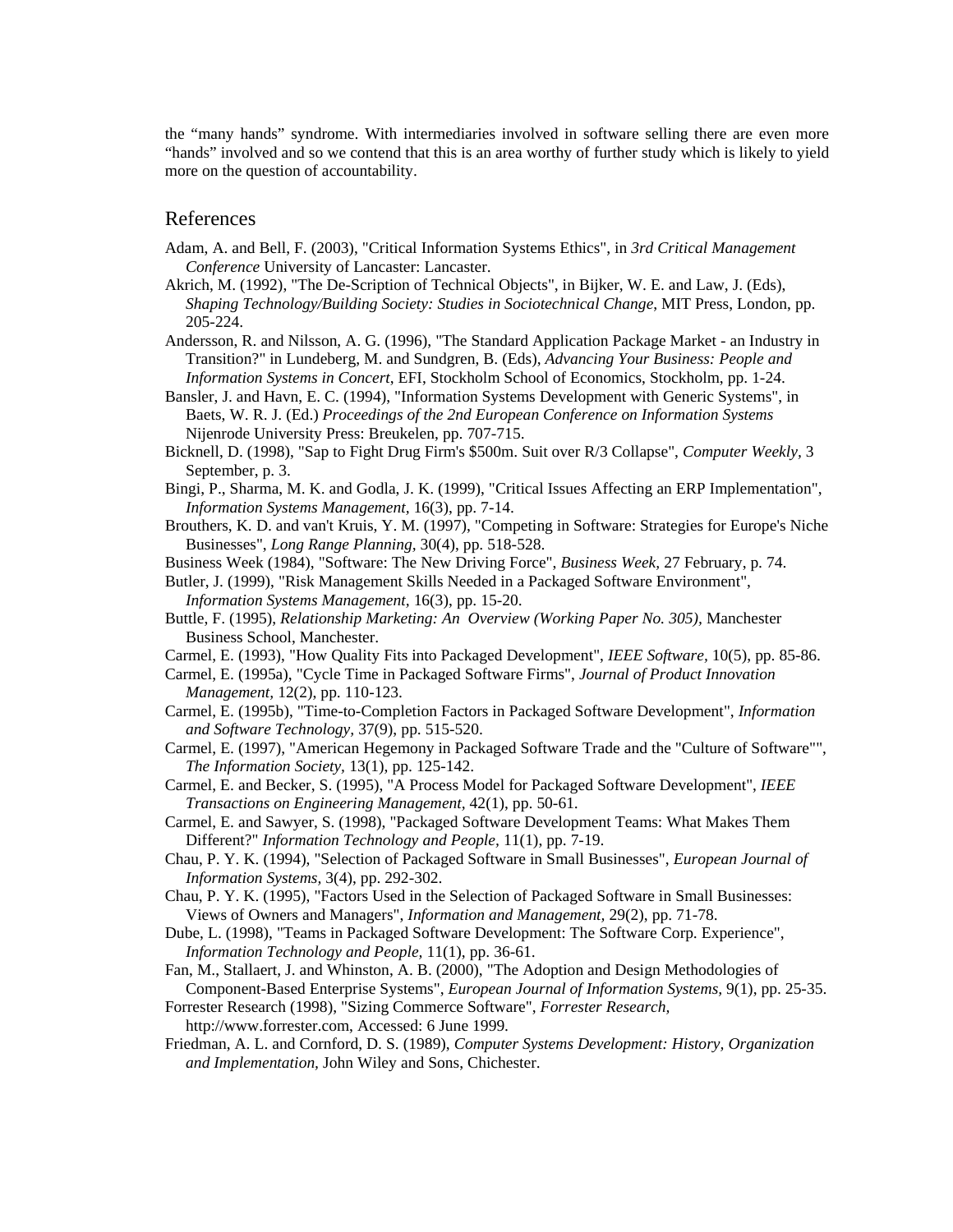- Gefen, D. (2002), "Nurturing Clients' Trust to Encourage Engagement Success During the Customization of ERP Systems", *Omega - The International Journal of Management Science,* 30(4), pp. 287-299.
- Golland, M. L. (1978), "Buying or Making the Software Package That Is Best for You", *Journal of Systems Management,* 29(8), pp. 48-51.
- Gotterbarn, D. (1997), "Software Engineering: A New Professionalism", in Myers, C. (Ed.) *The Responsible Software Engineer: Selected Readings in It Professionalism*, Springer-Verlag, London, pp. 21-31.
- Gotterbarn, D. (2000), "Computer Professionals and Your Responsibilities", in Langford, D. (Ed.) *Internet Ethics*, St Martin's Press, New York, pp. 200-219.
- Gremillion, L. L. (1982), "Improving Productivity with Application Software Packages", *Business Horizons,* 25(2), pp. 51-54.
- Gronroos, C. (1994), "Quo Vadis, Marketing? Toward a Relationship Marketing Paradigm", *Journal of Marketing Management,* 10(5), pp. 347-360.
- Heikkila, J., Saarinen, T. and Saaksjarvi, M. (1991), "Success of Software Packages in Small Businesses: An Exploratory Study", *European Journal of Information Systems,* 1(3), pp. 159-169.
- Holland, C. and Light, B. (1999), "Global Enterprise Resource Planning Implementation", in *Proceedings of the 32nd Annual Hawaii International Conference on System Sciences* IEEE Computer Society Press: Hawaii, pp. CD-ROM.
- Holmström, H. (2001), "Virtual Communities as Platforms for Product Development: An Interpretive Case Study of Customer Involvement in Online Game Development", in Sarkar, S., Storey, V. C. and De Gross, J. I. (Eds), *Proceedings of the 22nd International Conference on Information Systems* Association for Information Systems: New Orleans, USA, pp. 299-306.
- Howcroft, D. and Light, B. (2002), "A Study of User Involvement in Packaged Software Selection", in Applegate, L., Galliers, R. D. and De Gross, J. I. (Eds), *Proceedings of the 23rd International Conference on Information Systems* Association for Information Systems: Barcelona, Spain, pp. 69-77.
- Johnson, D. G. (2001), *Computer Ethics,* 3rd edn., Prentice Hall, Upper Saddle River, NJ.
- Krumbholz, M., Galliers, J. and Coulianos, N. (2000), "Implementing Enterprise Resource Planning Packages in Different Corporate and National Cultures", *Journal of Information Technology,* 15(4), pp. 267-279.
- Ladd, J. (1995), "The Quest for a Code of Professional Ethics: An Intellectual and Moral Confusion", in Johnson, D. G. and Nissenbaum, H. (Eds), *Computers, Ethics and Social Values*, Prentice Hall, Englewood Cliffs, NJ, pp. 526-538.
- Light, B. (2003), "A Study of Organisational Experiences of Crm Packaged Software", *Business Process Management Journal,* 9(5), pp. 603-616.
- Lynch, R. K. (1984), "Implementing Packaged Application Software: Hidden Costs and New Challenges", *Systems, Objectives, Solutions,* 4(4), pp. 227-234.
- Martin, M. H. (1998), "An ERP Strategy", *Fortune,* 2 February, pp. 95-97.

Nissenbaum, H. (1995), "Computing and Accountability", in Johnson, D. G. and Nissenbaum, H. (Eds), *Computers, Ethics and Social Values*, Prentice Hall, Englewood Cliffs, NJ, pp. 526-538.

- OECD (2000), *Oecd Information Technology Outlook,* OECD, Paris.
- OECD (2002), *Oecd Information Technology Outlook (Highlights),* OECD, Paris.
- Oliver, D. and Romm, C. (2000), "ERP Systems: The Route to Adoption", in Chung, H. M. (Ed.) *Proceedings of the 6th Americas Conference on Information Systems* Association for Information Systems: Long Beach, USA, pp. 1039-1044.
- Payne, A., Christopher, M., Clark, M. and Peck, H. (1999), *Relationship Marketing for Competitive Advantage,* 2nd edn., Butterworth Heinemann, Oxford.
- Pollock, N., Williams, R. and Procter, R. (2003), "Fitting Standard Software Packages to Non-Standard Organizations: The 'Biography' of an Enterprise-Wide System", *Technology Analysis and Strategic Management,* 15(3), pp. 317-332.